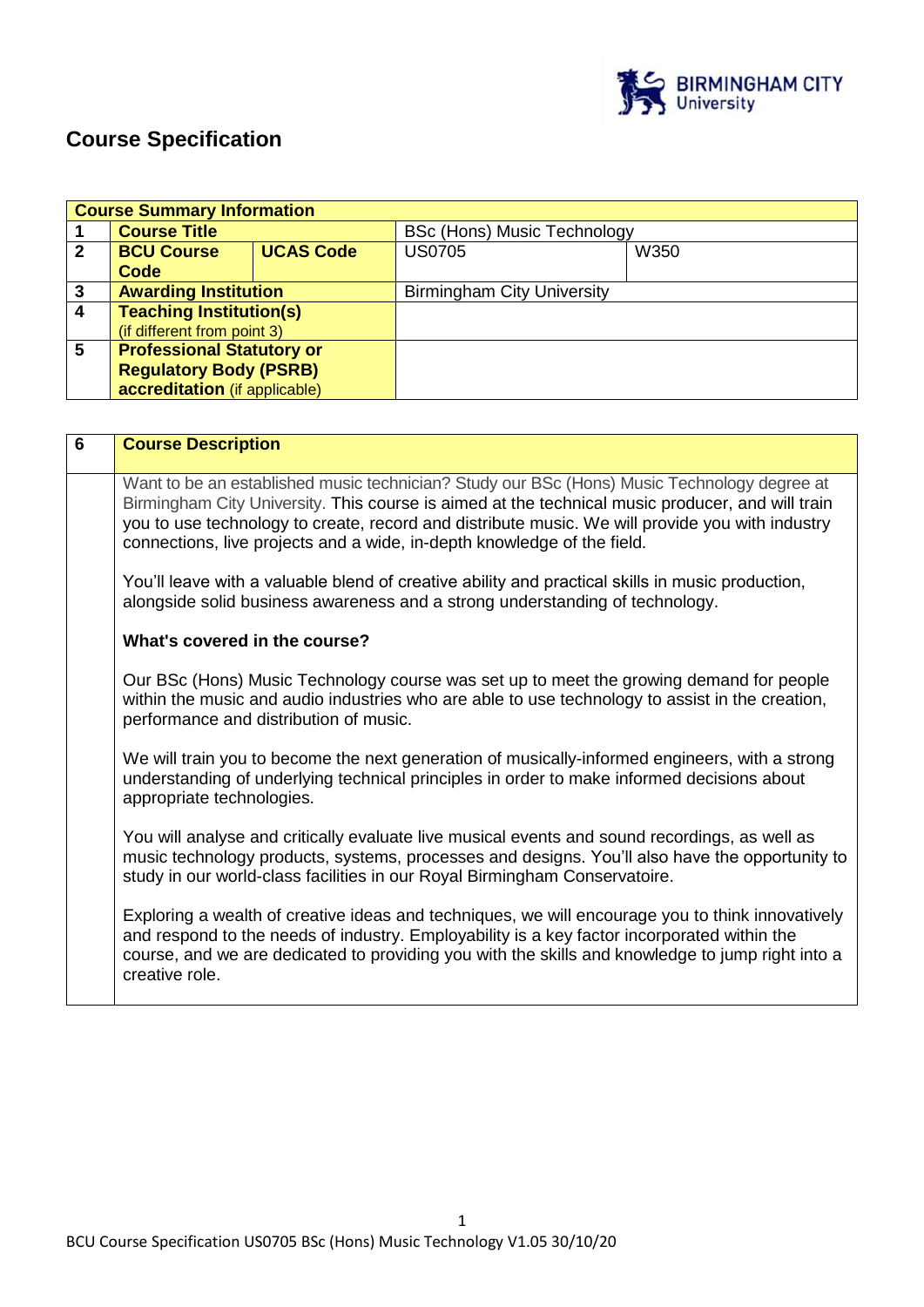

|    | <b>Course Awards</b>                                   |       |                |
|----|--------------------------------------------------------|-------|----------------|
| 7a | <b>Name of Final Award</b>                             | Level | <b>Credits</b> |
|    |                                                        |       | <b>Awarded</b> |
|    | Bachelor of Science with Honours Music Technology      | 6     | 360            |
|    | Bachelor of Science with Honours Music Technology with | 6     | 480            |
|    | <b>Professional Placement Year</b>                     |       |                |
| 7b | <b>Exit Awards and Credits Awarded</b>                 |       |                |
|    | Certificate of Higher Education Music Technology       | 4     | 120            |
|    | Diploma of Higher Education Music Technology           | 5     | 240            |
|    | <b>Bachelor of Science Music Technology</b>            | 6     | 300            |

| 8 | <b>Derogation from the University Regulations</b>                                                                                                                                                |
|---|--------------------------------------------------------------------------------------------------------------------------------------------------------------------------------------------------|
|   | 1. For modules with more than one item of assessment, students must achieve a minimum<br>of 30% (undergraduate) or 40% (postgraduate) in each item of assessment in order to<br>pass the module. |
|   | 2. Compensation of marginal failure in up to 20 credits is permitted at each level.                                                                                                              |
|   | 3. Condonement of failed modules is not permitted.                                                                                                                                               |

|                          | <b>Delivery Patterns</b> |                          |               |  |
|--------------------------|--------------------------|--------------------------|---------------|--|
| <b>Mode(s) of Study</b>  | <b>Location</b>          | <b>Duration of Study</b> | Code          |  |
| <b>Full Time</b>         | <b>City Centre</b>       | 3 years                  | <b>US0705</b> |  |
| <b>With Professional</b> | <b>City Centre</b>       | 4 vears                  | <b>US1104</b> |  |
| <b>Placement Year</b>    |                          |                          |               |  |

## **10 Entry Requirements**

The admission requirements for this course are stated on the course page of the BCU website at <https://www.bcu.ac.uk/>or may be found by searching for the course entry profile located on the UCAS website.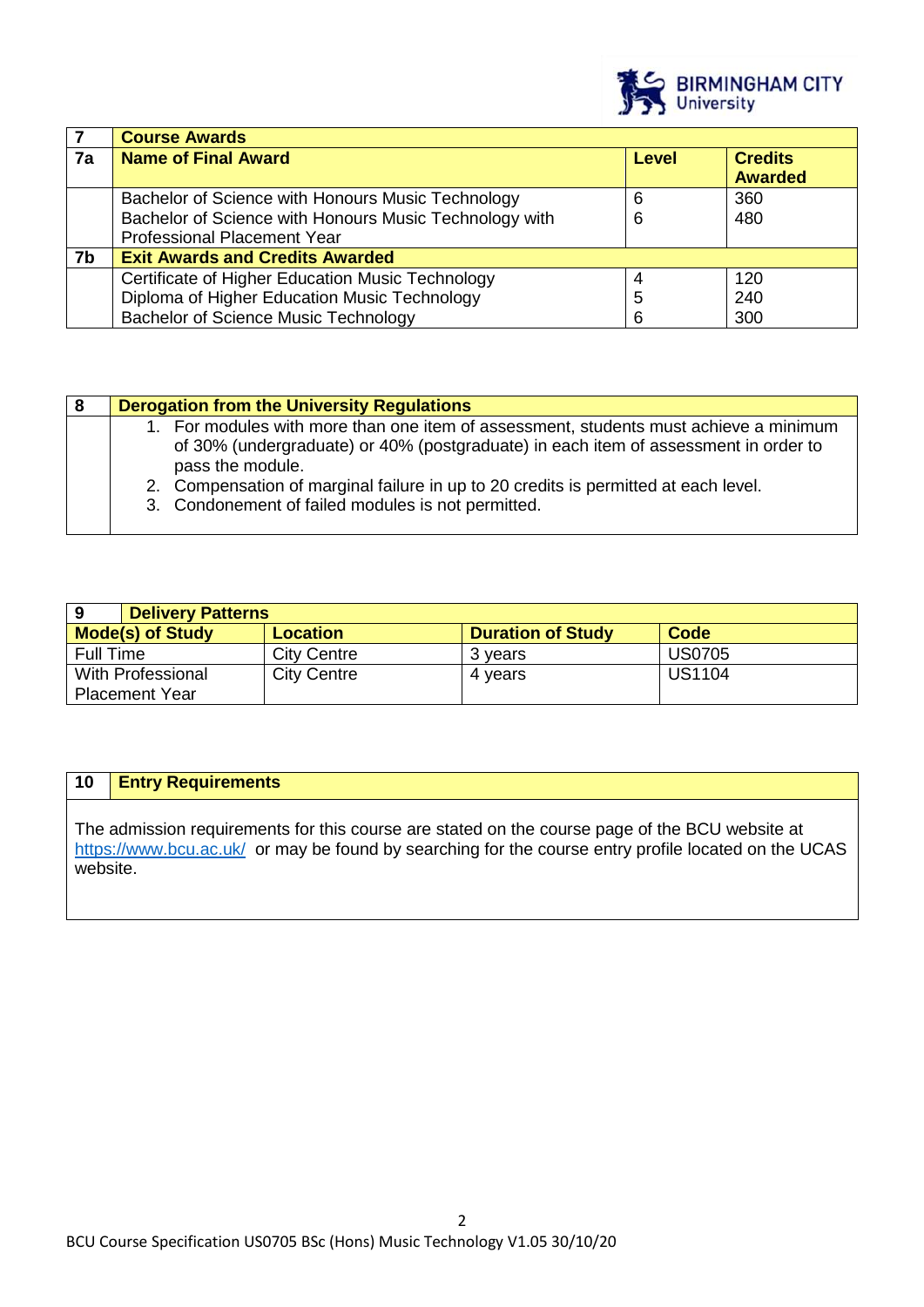

| $\overline{11}$         | <b>Course Learning Outcomes</b>                                                                 |  |
|-------------------------|-------------------------------------------------------------------------------------------------|--|
|                         | <b>Knowledge and Understanding</b>                                                              |  |
|                         |                                                                                                 |  |
| $\mathbf{1}$            | Communicate musical concepts through audio media and the aesthetic and critical creative        |  |
|                         | processes involved.                                                                             |  |
| $\overline{2}$          | Understand the principal electronic and computer-based technologies that underpin the           |  |
|                         | application of audio technology system design and distribution across a variety of platforms.   |  |
| $\overline{3}$          | Relate acoustic and psychoacoustic principals applicable to music, sound                        |  |
|                         | propagation/perception and acoustic characteristics of studios and auditoria.                   |  |
| $\overline{\mathbf{4}}$ | Recognise the business, management and production processes applicable to music and audio       |  |
|                         | media enterprises and the legal, ethical and social systems in which they operate.              |  |
|                         | <b>Cognitive and Intellectual Skills</b>                                                        |  |
| $\overline{\mathbf{5}}$ | Analyse and critically evaluate live musical events and sound recordings.                       |  |
| $\overline{\mathbf{6}}$ | Evaluate music technology products, systems, processes and designs.                             |  |
| $\overline{7}$          | Apply creative techniques to solve a diverse range of practical challenges, analysing ideas and |  |
|                         | suggesting appropriate production processes in the realisation of music and audio-visual media. |  |
| 8                       | Locate and use information and materials from a variety of academic and professional sources.   |  |
|                         | <b>Practical and Professional Skills</b>                                                        |  |
|                         |                                                                                                 |  |
| $\boldsymbol{9}$        | Plan and undertake tasks, work to deadlines, and accept responsibility for their own learning.  |  |
| 10                      | Apply appropriate analytical and critical methodologies to research, marshalling coherent and   |  |
|                         | rational argument to draw independent conclusions.                                              |  |
| 11                      | Safely use appropriate laboratory equipment and software tools to undertake experiments and     |  |
|                         | to process data to appropriate standards.                                                       |  |
| 12                      | Apply practical, organisational and production skills in the fields of sound recording,         |  |
|                         | manipulation and distribution.                                                                  |  |
|                         | <b>Key Transferable Skills</b>                                                                  |  |
| 13                      | Work effectively as an individual and relate to others in the organisation and management of    |  |
|                         | technically-led, musically-led and other group projects.                                        |  |
| 14                      | Give effective oral, written and visual presentations making appropriate use of information and |  |
|                         | communication technologies.                                                                     |  |
| 15                      | Demonstrate reflective practice both of their own work and that of their colleagues.            |  |
| 16                      | Demonstrate an awareness of opportunities for working in the music and audio industries and     |  |
|                         | begin to plan a career path.                                                                    |  |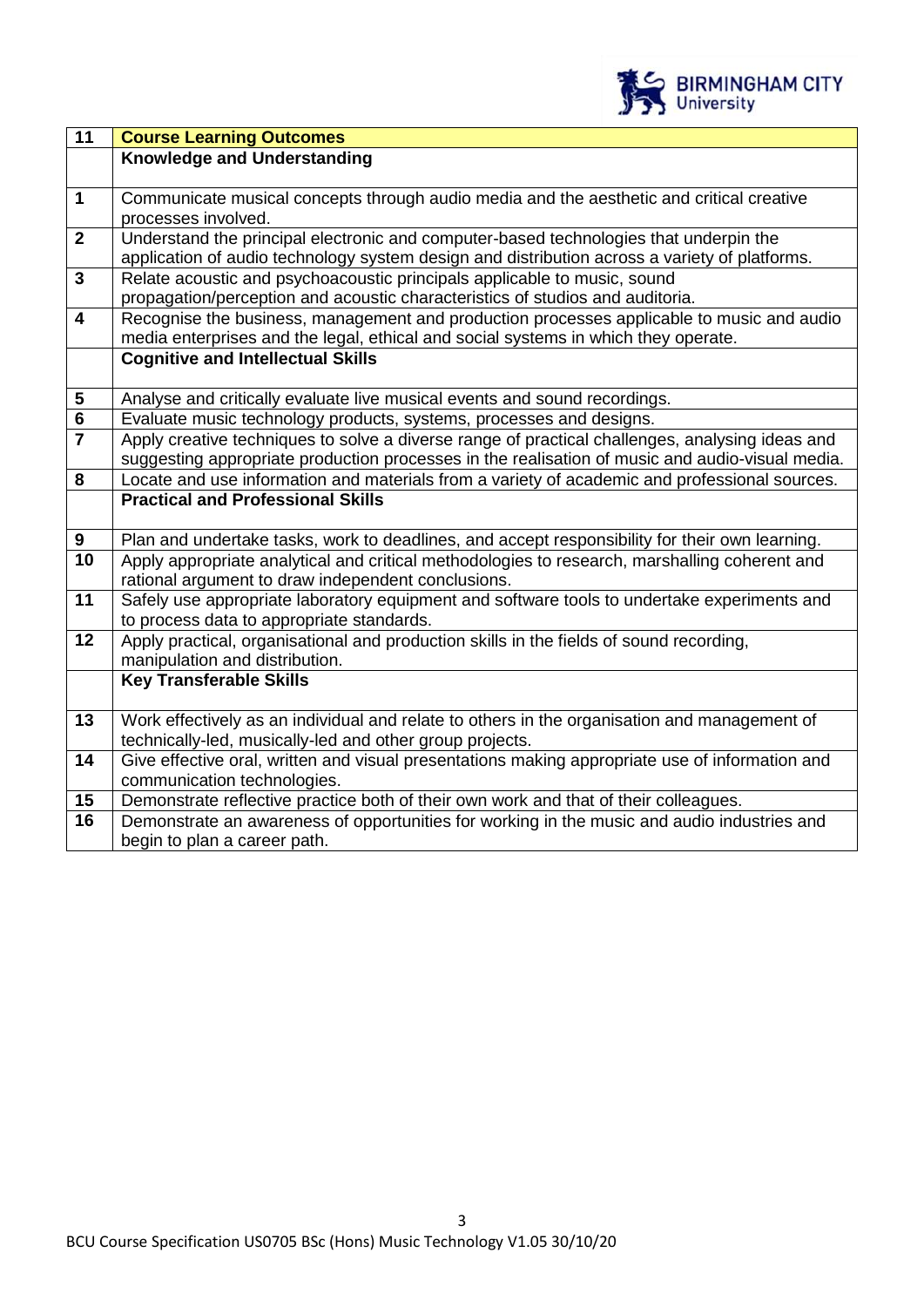

### **12 Course Requirements**

#### **12a Level 4:**

*In order to complete this course a student must successfully complete all the following CORE modules (totalling 120 credits):*

| <b>Module Code</b> | <b>Module Name</b>                | <b>Credit Value</b> |
|--------------------|-----------------------------------|---------------------|
| <b>DIG4154</b>     | <b>Acoustic Fundamentals</b>      | 20                  |
| <b>DIG4151</b>     | <b>Sound Recording</b>            | 20                  |
| <b>DIG4157</b>     | <b>Digital Audio Fundamentals</b> | 20                  |
| <b>DIG4164</b>     | <b>Music Studies</b>              | 20                  |
| <b>DIG4152</b>     | Sequencing and Synthesis          | 20                  |
| <b>DIG4155</b>     | <b>Audio Electronics</b>          | 20                  |

**Level 5:**

*In order to complete this course a student must successfully complete all the following CORE modules (totalling 120 credits):*

| <b>Module Code</b> | <b>Module Name</b>                        | <b>Credit Value</b> |
|--------------------|-------------------------------------------|---------------------|
| <b>DIG5114</b>     | Sampling, Editing and Production          | 20                  |
| <b>DIG5113</b>     | <b>Recording, Production and Delivery</b> | 20                  |
| <b>DIG5111</b>     | <b>Digital Signal Processing</b>          | 20                  |
| <b>DIG5110</b>     | <b>Music and Critical Studies</b>         | 20                  |
| <b>DIG5112</b>     | <b>Music and Audio Industries</b>         | 20                  |
| <b>DIG5124</b>     | <b>Acoustic Applications</b>              | 20                  |

**Professional Placement Year (optional)**

*In order to qualify for the award of Bachelor of Science with Honours Music Technology with Professional Placement, a student must successfully complete all of the Level 6 modules listed below as well as the following Level 5 module:*

| <b>Module Code</b> | <b>Module Name</b>            | <b>Credit Value</b> |
|--------------------|-------------------------------|---------------------|
| <b>TBC</b>         | <b>Professional Placement</b> | 120                 |

**Level 6:**

*In order to complete this course a student must successfully complete all the following CORE modules (totalling 120 credits):*

| <b>Module Name</b>                           | <b>Credit Value</b> |
|----------------------------------------------|---------------------|
| <b>Individual Honours Project</b>            | 40                  |
| <b>Multi-channel Sound Production</b>        | 20                  |
| <b>Production and Mastering</b><br>20        |                     |
| <b>Digital Audio Effects OR</b>              | 20                  |
| <b>New Interfaces for Musical Expression</b> | 20                  |
| <b>Game Audio</b><br>20                      |                     |
|                                              |                     |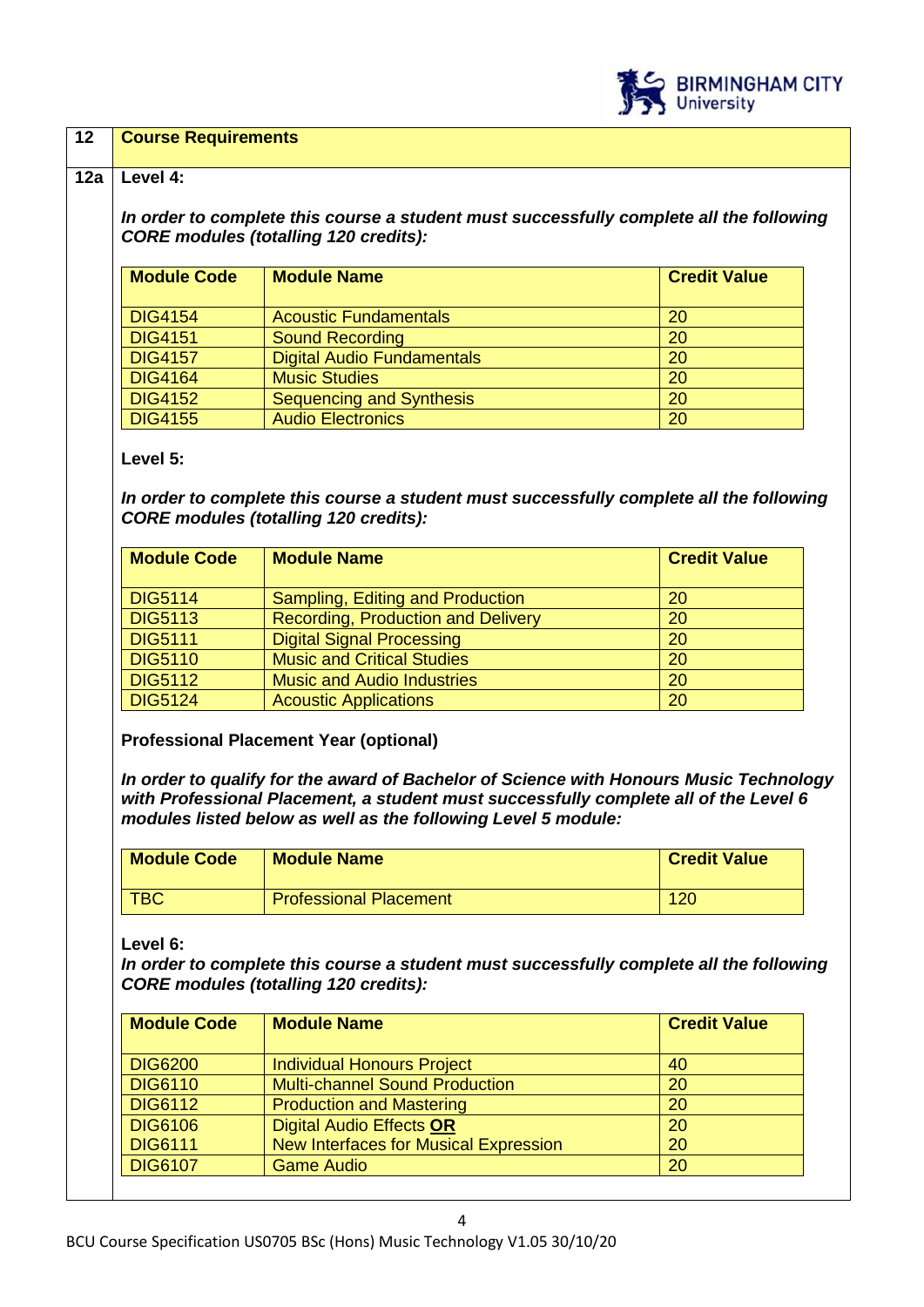

# **12b Structure Diagram**

| <b>Semester</b>                                    |                                 | Level 4 - Year 1                                  |                                                 |  |  |
|----------------------------------------------------|---------------------------------|---------------------------------------------------|-------------------------------------------------|--|--|
|                                                    |                                 |                                                   |                                                 |  |  |
| 1                                                  | <b>Acoustic Fundamentals</b>    | Sound Recording                                   | <b>Digital Audio Fundamentals</b>               |  |  |
|                                                    | 20 Credits                      | 20 Credits                                        | 20 Credits                                      |  |  |
| $\overline{2}$                                     | Sequencing and Synthesis        | <b>Music Studies</b>                              | <b>Audio Electronics</b>                        |  |  |
|                                                    | 20 Credits                      | 20 Credits                                        | 20 Credits                                      |  |  |
|                                                    |                                 | Level 5 - Year 2                                  |                                                 |  |  |
| 1                                                  | Sampling, Editing and           | <b>Music and Critical Studies</b>                 | Music and Audio Industries                      |  |  |
|                                                    | Production                      |                                                   |                                                 |  |  |
|                                                    |                                 | 20 Credits                                        | 20 Credits                                      |  |  |
| $\overline{2}$                                     | 20 Credits                      |                                                   |                                                 |  |  |
|                                                    | <b>Acoustic Applications</b>    | Recording, Production and<br>Delivery             | <b>Digital Signal Processing</b>                |  |  |
|                                                    |                                 |                                                   |                                                 |  |  |
|                                                    | 20 Credits                      | 20 Credits                                        | 20 Credits                                      |  |  |
|                                                    |                                 | <b>Professional Placement - Year 3 (optional)</b> |                                                 |  |  |
|                                                    |                                 |                                                   |                                                 |  |  |
|                                                    |                                 |                                                   |                                                 |  |  |
| <b>Professional Placement Module (120 Credits)</b> |                                 |                                                   |                                                 |  |  |
| Level 6 - Year 4                                   |                                 |                                                   |                                                 |  |  |
|                                                    |                                 |                                                   |                                                 |  |  |
| 1                                                  | Multi-channel Sound             | <b>Digital Audio Effects</b>                      |                                                 |  |  |
|                                                    | Production                      | 20 Credits                                        |                                                 |  |  |
|                                                    |                                 |                                                   |                                                 |  |  |
|                                                    | 20 Credits                      | $OR$                                              |                                                 |  |  |
|                                                    |                                 | New Interfaces for Musical                        | <b>Individual Honours Project</b><br>40 Credits |  |  |
|                                                    |                                 | Expression                                        |                                                 |  |  |
|                                                    |                                 | 20 Credits                                        |                                                 |  |  |
|                                                    |                                 |                                                   |                                                 |  |  |
| $\overline{2}$                                     | <b>Production and Mastering</b> | <b>Game Audio</b>                                 |                                                 |  |  |
|                                                    | 20 Credits                      | 20 Credits                                        |                                                 |  |  |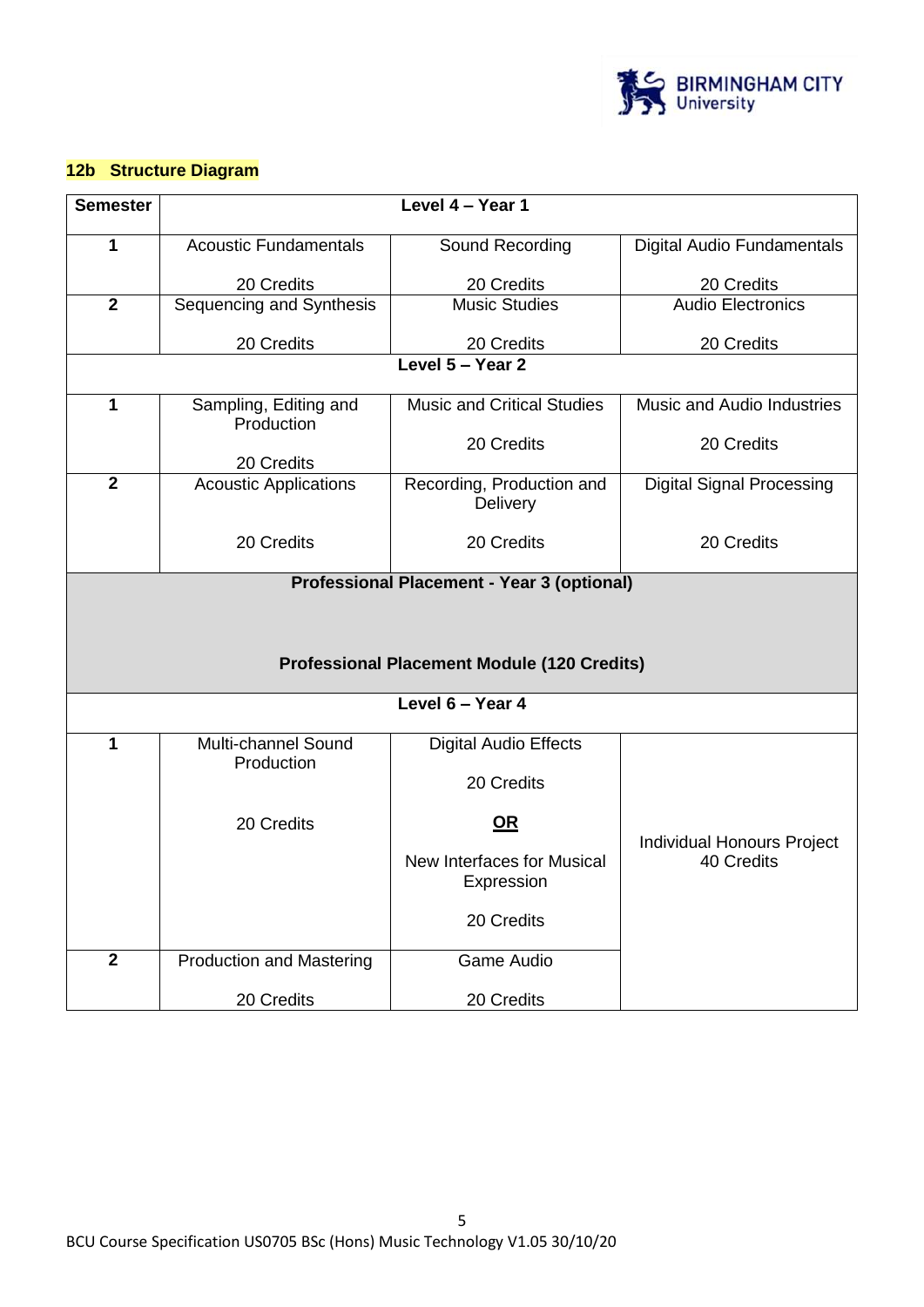

## **13 Overall Student Workload and Balance of Assessment**

Overall student *workload* consists of class contact hours, independent learning and assessment activity, with each credit taken equating to a total study time of around 10 hours. While actual contact hours may depend on the optional modules selected, the following information gives an indication of how much time students will need to allocate to different activities at each level of the course.

- *Scheduled Learning* includes lectures, practical classes and workshops, contact time specified in timetable
- *Directed Learning* includes placements, work-based learning, external visits, on-line activity, Graduate+, peer learning
- *Private Study* includes preparation for exams

The *balance of assessment* by mode of assessment (e.g. coursework, exam and in-person) depends to some extent on the optional modules chosen by students. The approximate percentage of the course assessed by coursework, exam and in-person is shown below.

#### **Level 4**

### **Workload**

### **24% time spent in timetabled teaching and learning activity**

| <b>Activity</b>      | <b>Number of Hours</b> |
|----------------------|------------------------|
| Scheduled Learning   | 288                    |
| Directed Learning    | 324                    |
| <b>Private Study</b> | 588                    |
| <b>Total Hours</b>   | 1200                   |

## **Balance of Assessment**

| <b>Assessment Mode</b> | Percentage |
|------------------------|------------|
| <b>Coursework</b>      | 100%       |
| Exam                   |            |
| In-Person              |            |

#### **Level 5**

#### **Workload**

### **24% time spent in timetabled teaching and learning activity**

| <b>Activity</b>           | <b>Number of Hours</b> |
|---------------------------|------------------------|
| <b>Scheduled Learning</b> | 288                    |
| Directed Learning         | 478                    |
| <b>Private Study</b>      | 434                    |
| <b>Total Hours</b>        | 1200                   |

## **Balance of Assessment**

| <b>Assessment Mode</b> | Percentage |
|------------------------|------------|
| Coursework             | 100%       |
| Exam                   |            |
| In-Person              |            |